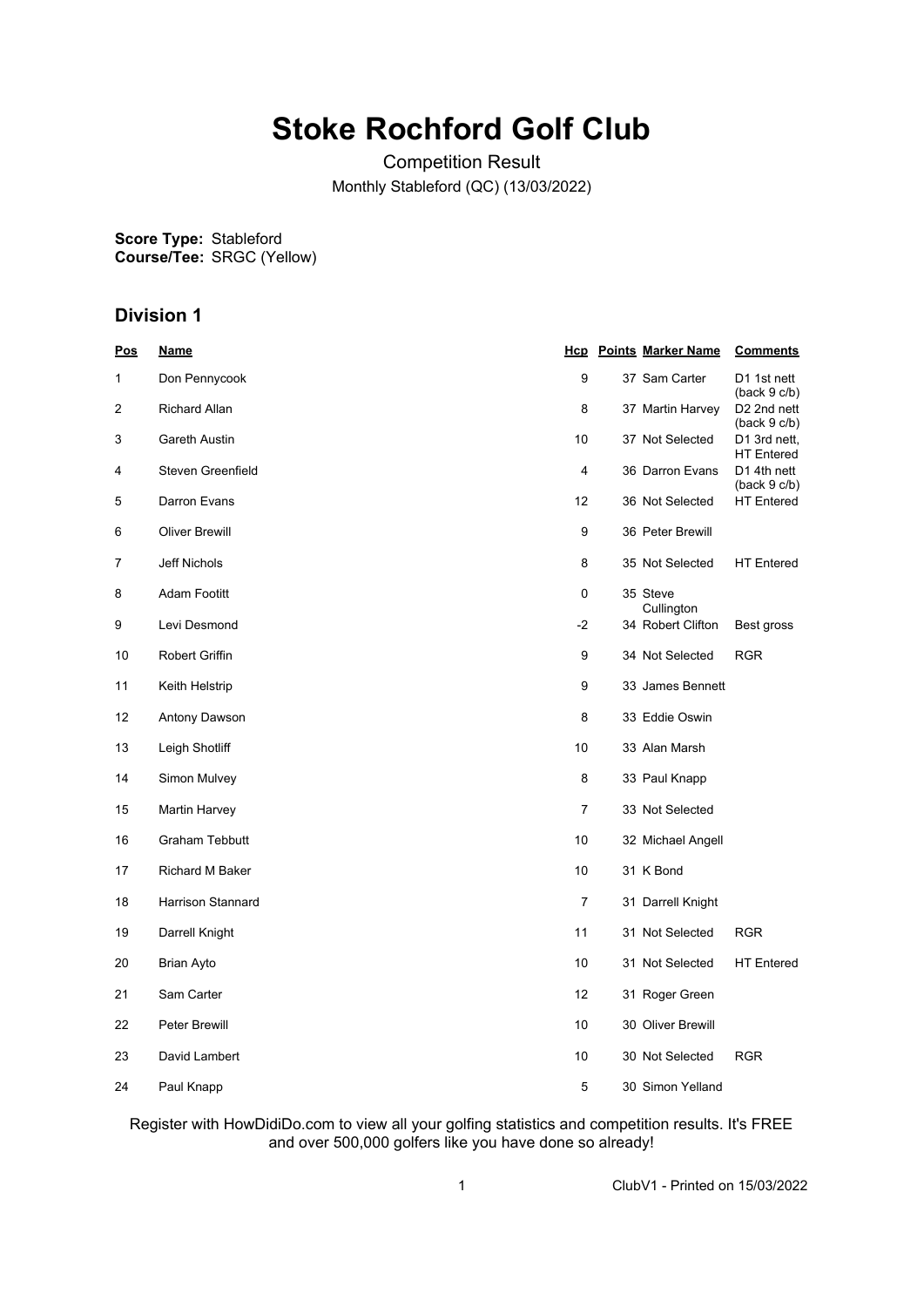**Score Type:** Stableford **Course/Tee:** SRGC (Yellow)

#### **Division 1**

| Pos | <b>Name</b>           |    | <b>Hcp</b> Points Marker Name | <b>Comments</b>   |
|-----|-----------------------|----|-------------------------------|-------------------|
| 25  | Andrew Croft          | 6  | 30 Mark Bell                  |                   |
| 26  | James Price           | 12 | 29 David Glover               |                   |
| 27  | Max Braime            | 8  | 28 Not Selected               | <b>HT</b> Entered |
| 28  | Chris Cockerton       | 12 | 28 Simon Hudson               |                   |
| 29  | <b>Eddie Plant</b>    | 10 | 28 Not Selected               | <b>HT</b> Entered |
| 30  | <b>Robert Clifton</b> | 6  | 27 Levi Desmond               |                   |
| 31  | James Bennett         | 1  | 26 Not Selected               | <b>HT</b> Entered |
| 32  | Steve Cullington      | 4  | 25 Not Selected               | <b>HT</b> Entered |
| 33  | Eddie Oswin           | 10 | 25 Antony<br>Dawson           |                   |
| 34  | Mark Bell             | 11 | 24 Andrew Croft               |                   |
| 35  | Mark Hunsley          | 10 | 22 Nigel Roberts              |                   |
| 36  | Steven Dobbs          | 10 | 21 Not Selected               | <b>RGR</b>        |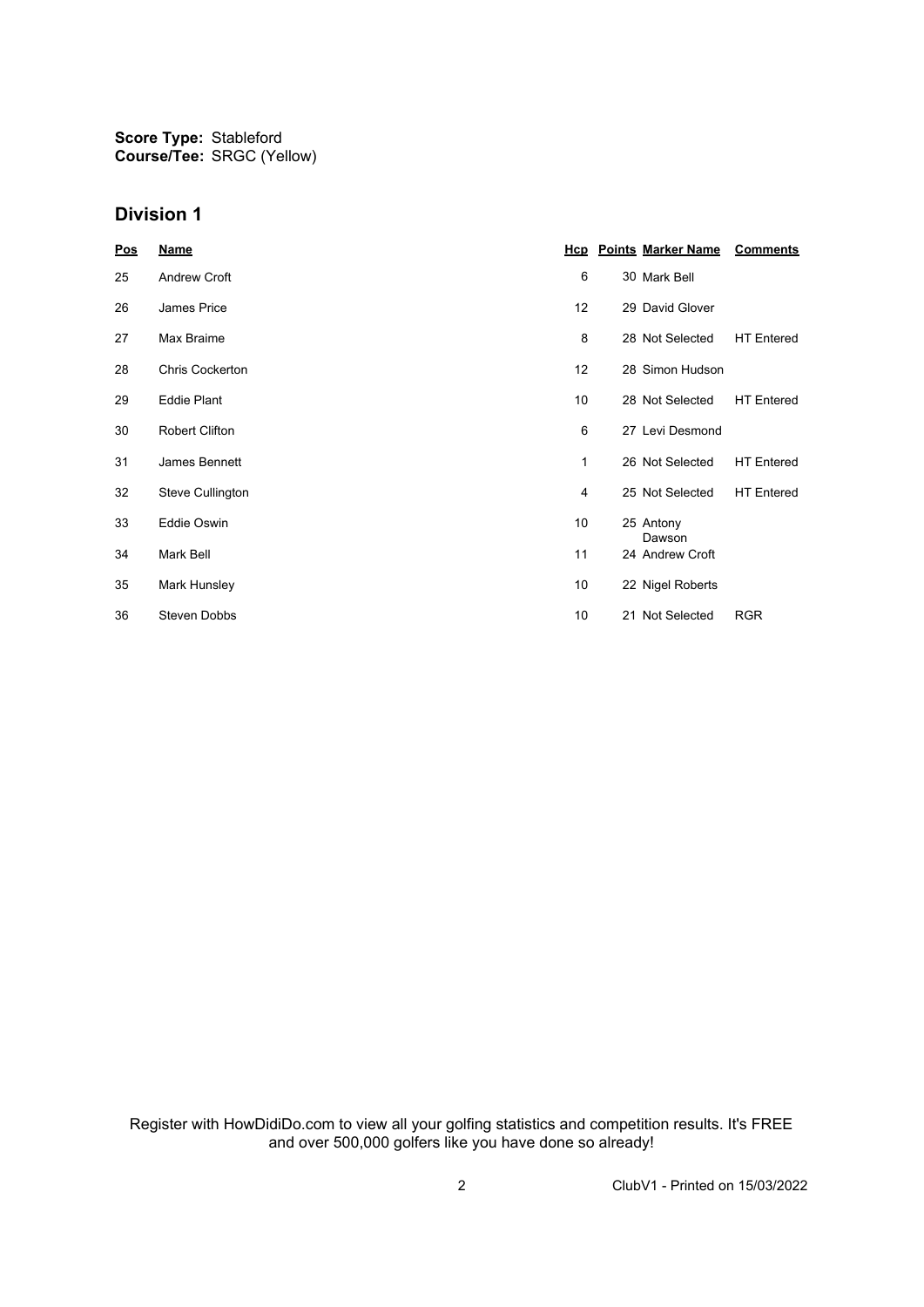**Score Type:** Stableford **Course/Tee:** SRGC (Yellow)

### **Division 2**

| <u>Pos</u>     | <b>Name</b>          | <u>Hcp</u> | <b>Points Marker Name</b>      | <b>Comments</b>                    |
|----------------|----------------------|------------|--------------------------------|------------------------------------|
| 1              | Simon Yelland        | 13         | 40 Simon Mulvey                | Overall<br>winner & D2<br>1st nett |
| $\overline{c}$ | <b>Mark Tinkler</b>  | 21         | 37 Graeme North                | D <sub>2</sub> 2nd nett            |
| 3              | Adrian Stannard      | 16         | 35 Not Selected                | D2 3rd nett                        |
| 4              | Simon Hodgson        | 16         | 34 Graeme North                | D <sub>2</sub> 4th nett            |
| 5              | James Jackson        | 14         | 33 Not Selected                | <b>HT</b> Entered                  |
| 6              | Patrick Reynolds     | 20         | 33 John Thorley                |                                    |
| 7              | <b>Nigel Roberts</b> | 13         | 32 Mark Hunsley                |                                    |
| 8              | David Esswood        | 13         | 31 Not Selected                |                                    |
| 9              | Greg Ewart           | 15         | 31 Not Selected                | <b>HT</b> Entered                  |
| 10             | Roger Marris         | 15         | 30 Chris<br>Cockerton          |                                    |
| 11             | <b>Gary Bell</b>     | 13         | 30 Not Selected                | <b>RGR</b>                         |
| 12             | lan Thomas           | 13         | 30 Not Selected                | <b>HT</b> Entered                  |
| 13             | Michael Angell       | 13         | 30 Not Selected                |                                    |
| 14             | Kevin Bond           | 17         | 30 Not Selected                | <b>RGR</b>                         |
| 15             | <b>Stephen Boles</b> | 15         | 30 Shotlift                    |                                    |
| 16             | Pete Colley          | 21         | 29 James Price                 |                                    |
| 17             | <b>Martin Walker</b> | 14         | 29 Gerard<br><b>Birkinshaw</b> |                                    |
| 18             | Alan Marsh           | 17         | 28 Stephen Boles               |                                    |
| 19             | Simon Hudson         | 17         | 27 Chris<br>Cockerton          |                                    |
| 20             | John Thorley         | 16         | 27 Patrick<br>Reynolds         |                                    |
| 21             | Graeme North         | 14         | 26 Not Selected                |                                    |
| 22             | James Howden         | 18         | 25 Not Selected                | <b>RGR</b>                         |
| 23             | Roger Green          | 14         | 25 Not Selected                | <b>RGR</b>                         |
| 24             | <b>Brian White</b>   | 13         | 24 Not Selected                | <b>HT Entered</b>                  |
| 25             | David Glover         | 15         | 22 Pete Colley                 |                                    |
| 26             | <b>Bill Duke</b>     | 30         | 21 Not Selected                | <b>RGR</b>                         |